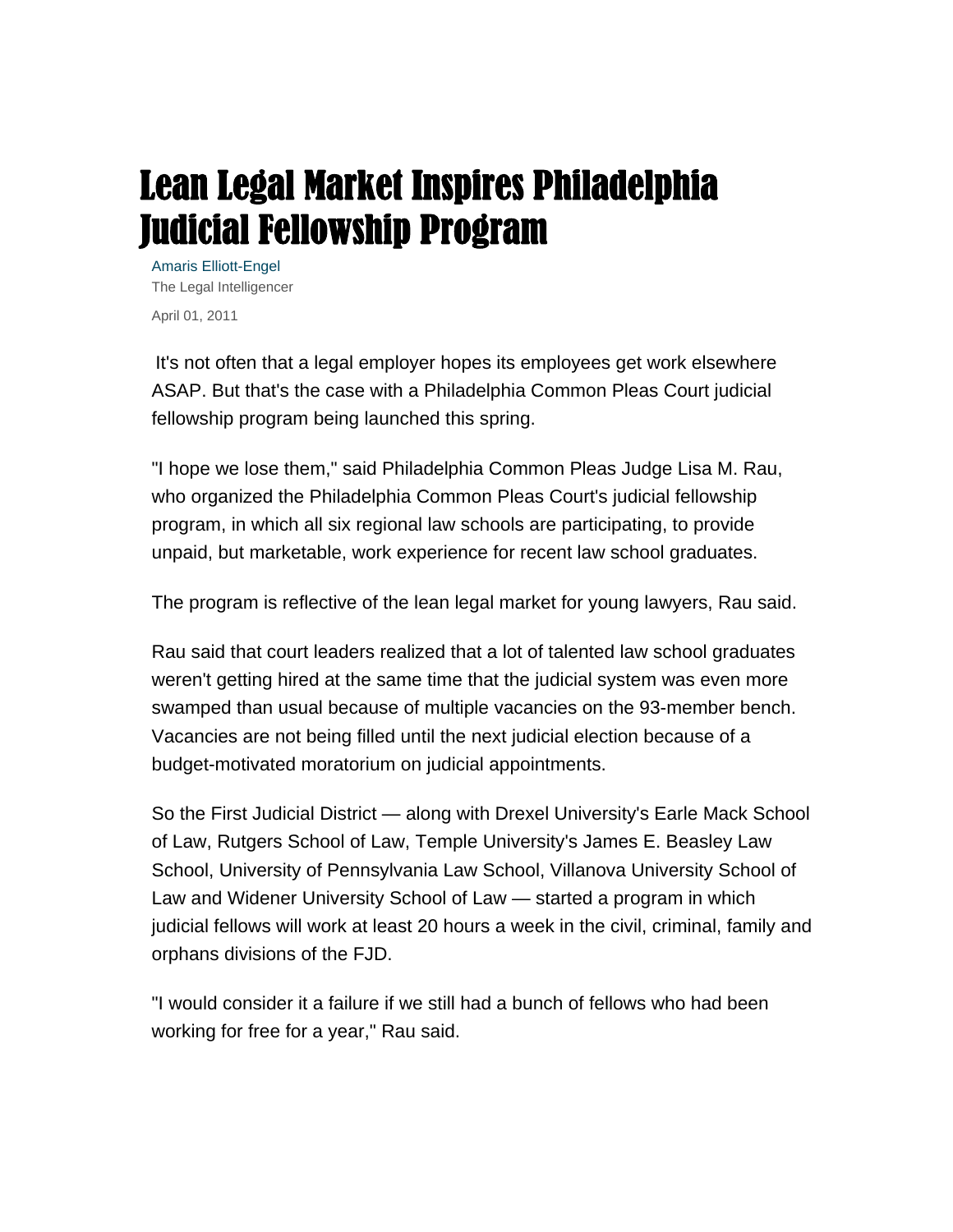Thirty-five judges have agreed to host up to 45 fellows who have already graduated from the region's six law schools. The number of available fellowships was determined by the number of judges willing to host the unpaid fellows, Rau said. Ten fellows already have been selected, she said.

Each judge will decide which fellow to hire, while fellows also will have a role in selecting which judges they would like to intern with, Rau said.

The ultimate point of the program is to provide an opportunity for unemployed law school graduates to get marketable experience while they look for work, Rau said.

Drexel associate law professor Chapin Cimino, who is helping Rau with the program, said that the program is not just a skills program, but a program to improve the quality of life of recent graduates who entered a legal market "just not ready to absorb [graduates] in waves as it had in the past."

The court's flexibility in investing time in training graduates just to wish them well as soon as they get a paid job is a strength of the program, Cimino said.

The deadline to apply for the fellowship is April 15, but some judges have already selected their fellows after the program was first floated in January, Rau said. But the program is going to have openings on a rolling basis as fellows get paid employment and create fellow openings at the courthouse, Rau said.

Judges participating in the program are expected to give legal-related assignments to their judicial fellows that they would give their paid judicial clerks; to accommodate the scheduling needs of judicial fellows for interviews or other professional development opportunities; and to provide mentoring to the judicial fellows. Fellows are expected to treat the position as seriously as if they were a paid member of the judge's staff.

Cimino said that working for a judge is going to provide a great networking opportunity for graduates.